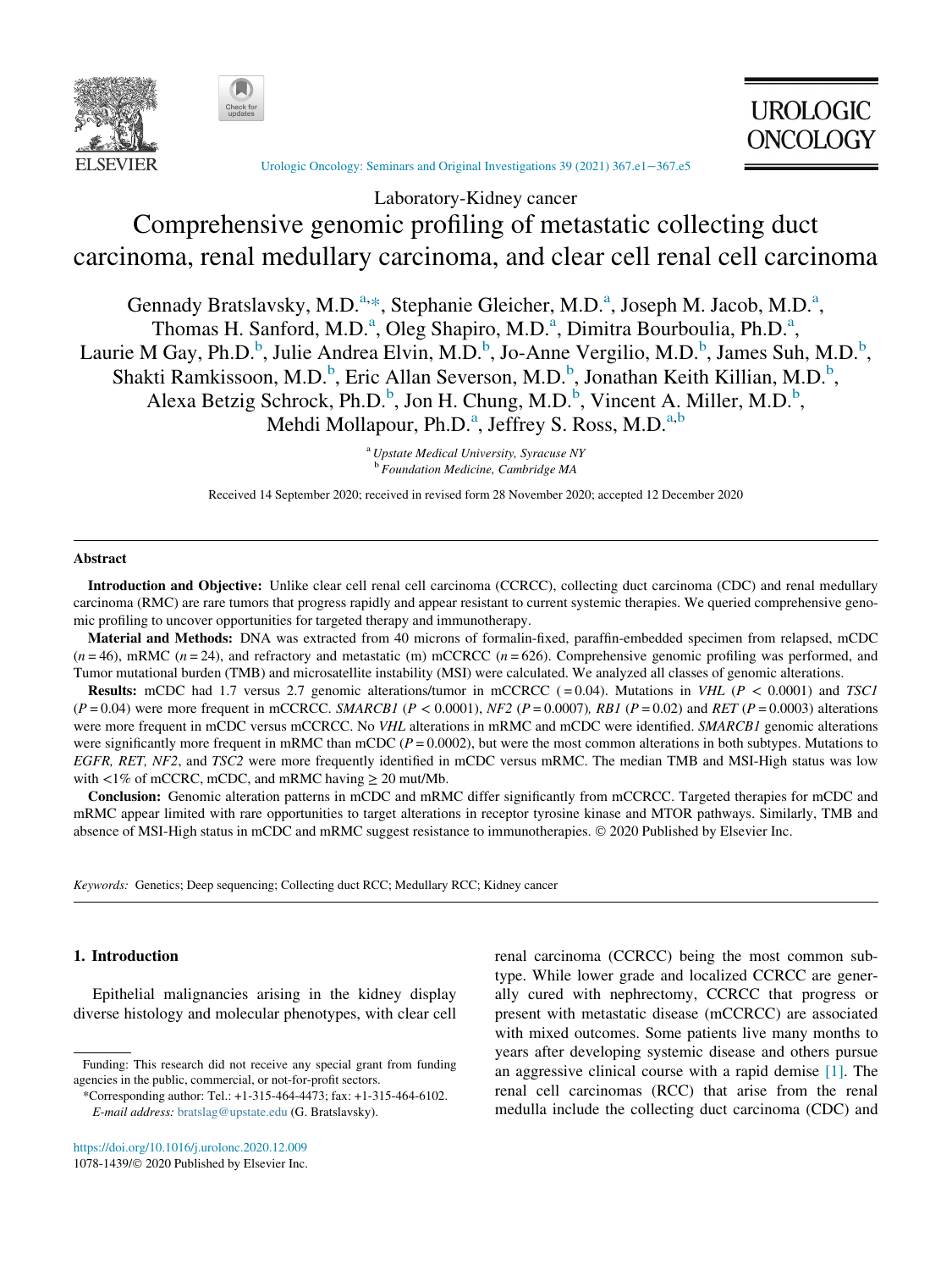the renal medullary carcinoma (RMC). CDC is an aggressive tumor that often invades the renal sinus and, on karyotyping, features characteristic gains at 13q and losses at 1p, 8p, 9p, and 16p [\[2\]](#page-4-1). Similar to CDC, RMC is also an aggressive form of RCC with shortened patient survival when compared with classic CCRCC [[3,](#page-4-2) [4\]](#page-4-3). RMC is typically devoid of chromosomal losses or gains on karyotyping, but often features an inactivating SMARCB1 (SWI/SNF) genomic alteration. RMC is generally restricted to black patients, predominantly young men, and is clearly associated with sickle cell trait [\[3](#page-4-2), [4\]](#page-4-3). In contrast with CCRCC, both CDC and RMC are associated with a rapid progression to metastatic disease (mCDC and mRMC) which is typically refractory to conventional chemotherapy and radiotherapy [[5](#page-4-4), [6\]](#page-4-5). The purpose of this comprehensive genomic profiling (CGP) study is to compare the molecular features of mCDC to separate cohorts of mRMC and mCCRCC, and uncover opportunities for targeted therapy and immunotherapy for these rare life-threatening malignancies.

## 2. Methods

DNA was extracted from 40 microns of formalin-fixed, paraffin-embedded samples from 46 cases of mCDC, 24 cases of mRMC, and 626 cases of mCCRCC. CGP was performed on hybridization-captured, adaptor ligation-based libraries for up to 315 cancer-related genes. CGP was performed in a Clinical Laboratory Improvement Amendments-certified, College of American Pathologistsaccredited laboratory (Foundation Medicine, Cambridge, MA). Approval for this study, including a waiver of informed consent and a HIPAA waiver of authorization, was obtained from the Western Institutional Review Board (Protocol No. 20152817). The pathologic diagnosis of each case was confirmed on routine hematoxylin and eosin stained slides and all samples forwarded for DNA extraction contained a minimum of 20% tumor nuclear area, compared with benign nuclear area. In brief,  $\geq$  50 ng DNAs was extracted from 40 microns of tumor samples in formalin-fixed, paraffin-embedded tissue blocks. The samples were assayed by CGP using adaptor-ligation and hybrid capture performed for all coding exons from 287 (version 1) to 315 (version 2) cancer related genes plus select introns from 19 (version 1) to 28 (version 2) genes frequently rearranged in cancer. Sequencing of captured libraries was performed using the Illumina HiSeq technology to a mean exon coverage depth of >500X, and resultant sequences were analyzed for all classes of genomic alterations including short variant alterations (base substitutions, insertions and deletions), copy number alterations (focal amplifications and homozygous deletions), and select gene fusions/ rearrangements, as previously described [\[7\].](#page-4-6) Germline variants documented in the dbSNP database (dbSNP142; [http://www.ncbi.nlm.nih.gov/SNP/\)](http://www.ncbi.nlm.nih.gov/SNP/), with 2' or more counts in the ExAC database (<http://exac.broadinstitute.org/>), or recurrent variants of unknown significance that were

predicted by an internally developed algorithm (28) to be germline were removed, with the exception of known driver germline events (e.g., documented hereditary BRCA1/2 and deleterious TP53 mutations). Known confirmed somatic alterations deposited in the Catalog of Somatic Mutations in Cancer were highlighted as biologically significant [\[8\].](#page-4-7) All inactivating events (i.e., truncations and deletions) in known tumor suppressor genes were also called as significant. To maximize mutation-detection accuracy (sensitivity and specificity) in impure clinical specimens, the test was previously optimized and validated to detect base substitutions at a  $\geq$ 5% mutant allele frequency, indels with a  $\geq$ 10% mutant allele frequency with  $\geq$ 99% accuracy, and fusions occurring within baited introns/exons with >99% sensitivity [\[9\]](#page-4-8). Tumor mutational burden (TMB) was determined on 1.1 megabases (Mb) of sequenced DNA for each case based on the number of somatic base substitution or indel alterations per Mb after filtering to remove known somatic and deleterious mutations as previously described [\[10\].](#page-4-9)

## 3. Results

## 3.1. mCDC versus mRMC

As shown in [Table 1,](#page-2-0) the mCDC patients were significantly older and more frequently male than the 24 patients with mRMC. When the information was available from the patient records, sickle cell trait was identified in 10% of mCDC but was uniformly (100%) associated with mRMC (P  $<$  0.0001). All (100%) of mCDC and mRMC in this comparative analysis were clinically advanced Stage III and IV tumors. Similar to the mCCRCC and mCDC cohorts, all mRMC cases were intermediate (Grade 3) or high grade (Grade 4). Also similar to mCDC, sequencing of the mRMC tumors revealed a low genomic alterations/tumor frequency and there were no VHL alterations. SMARCB1 genomic alterations were significantly more frequent in mRMC than mCDC ( $P = 0.0002$ ), but the most common alteration in both tumor types ([Table 1](#page-2-0), [Fig. 1](#page-2-1)A and [1B](#page-2-1)). Potential therapy to kinases (EGFR, RET) and MTOR pathway targets (NF2, TSC2) were more frequently identified in mCDC versus mRMC ([Table 1,](#page-2-0) [Fig. 1A](#page-2-1) and [1B](#page-2-1)). At 1.8 mut/Mb, the median TMB was low for both subtypes with no (0%) mRMC cases showing  $\geq 20$  mut/Mb. Similar to mCDC, none (0%) of the mRMC cases featured MSI-high status.

## 3.2. mCDC versus mCCRCC

As seen in [Table 2](#page-2-2), 70% ( $n = 32$ ) of the 46 mCDC patient group were male with a median age of 55 years (range 28 −90 years). Similarly, 72% of the 626 mCCRCC patient cases were male with a median age of 59 years. All (100%) of the mCDC and mCCRCC were clinically advanced Stage IV tumors at the time of sequencing with the primary CDC used for CGP in 70% of cases and a metastasis biopsy was sequenced in 30%. All (100%) of the mCDC were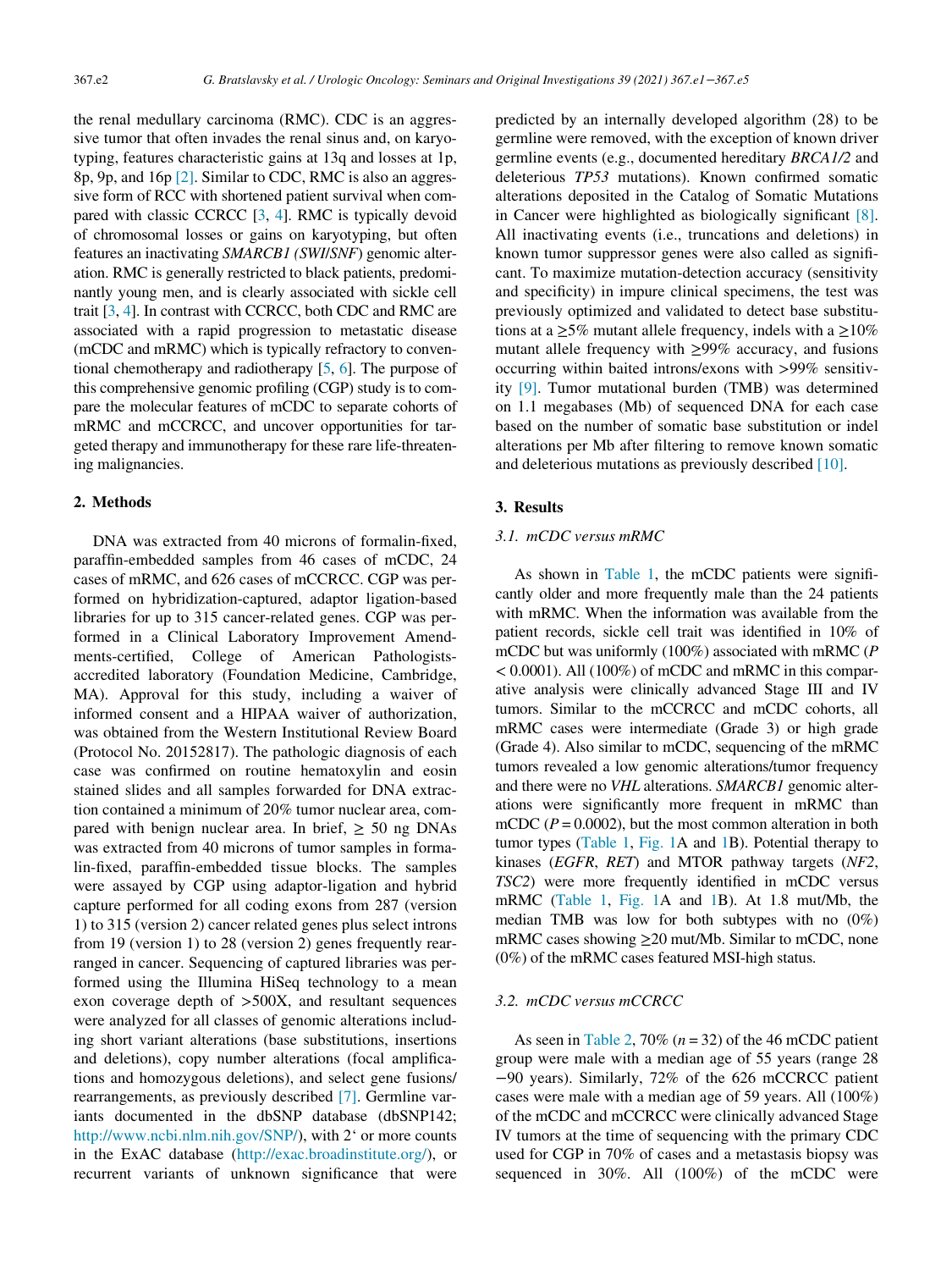<span id="page-2-2"></span><span id="page-2-0"></span>Table 1 Comparative clinical and genomic features of metastatic collecting duct carcinoma (mCDC) and metastatic renal medullary carcinoma (mRMC)

| Genomic Alteration                 | mCDC     | mRMC<br>$(n=46 \text{ cases})$ $(n=24 \text{ Cases})$ | Significance <sup>a</sup><br>p-value |
|------------------------------------|----------|-------------------------------------------------------|--------------------------------------|
| Median age (years)                 | 55       | 29                                                    | P < 0.0001                           |
| Gender                             | 70% male | $46\%$ male                                           | NS                                   |
| Sickle Trait status when known 10% |          | 100%                                                  | P < 0.0001                           |
| Mean Alteration/tumor              | 1.6      | 1.8                                                   | NS                                   |
| VHL                                | $0\%$    | $0\%$                                                 | <b>NS</b>                            |
| <i>SMARCB1</i>                     | 19%      | 67%                                                   | $P = 0.0002$                         |
| NF <sub>2</sub>                    | 14%      | 8%                                                    | <b>NS</b>                            |
| <i>FBXW7</i>                       | 8%       | 8%                                                    | <b>NS</b>                            |
| CDKN2A                             | 8%       | 12%                                                   | <b>NS</b>                            |
| <i>EGFR</i>                        | 5%       | $0\%$                                                 | <b>NS</b>                            |
| <b>RET</b>                         | 5%       | $0\%$                                                 | <b>NS</b>                            |
| TP <sub>53</sub>                   | 5%       | 17%                                                   | <b>NS</b>                            |
| TSC <sub>2</sub>                   | 3%       | $0\%$                                                 | <b>NS</b>                            |
| TMB Median (mut/Mb)                | 1.8      | 1.8                                                   | NS                                   |
| $TMB \geq 10$ mut/Mb               | 5%       | $0\%$                                                 | <b>NS</b>                            |
| $TMB \geq 20$ mut/Mb               | $0\%$    | $0\%$                                                 | <b>NS</b>                            |
| MSI-High                           | $0\%$    | $0\%$                                                 | NS                                   |
|                                    |          |                                                       |                                      |

<span id="page-2-4"></span><span id="page-2-3"></span>MSI = microsatellite instability; TMB = tumor mutational burden. <sup>a</sup> Significance defined as  $P$ -value < 0.05.

<span id="page-2-1"></span>

Table 2

| Comparative clinical and genomic features of metastatic collecting duct |  |  |  |  |
|-------------------------------------------------------------------------|--|--|--|--|
| carcinoma (mCDC) and metastatic clear cell renal cell carcinoma         |  |  |  |  |
| (mCERC)                                                                 |  |  |  |  |

| Genomic Alteration    | mCDC<br>$(n=46 \text{ cases})$ | mCCRCC<br>$(n=626 \text{ Cases})$ | Significance <sup>a</sup><br>$P$ -value |
|-----------------------|--------------------------------|-----------------------------------|-----------------------------------------|
| Median age (years)    | 55                             | 59                                | <b>NS</b>                               |
| Gender                | 70% male                       | $72\%$ male                       | NS                                      |
| Mean alteration/tumor | 1.6                            | 2.7                               | 0.04                                    |
| VHL                   | $0\%$                          | 78%                               | < 0.0001                                |
| <i>SMARCB1</i>        | 19%                            | $1\%$                             | < 0.0001                                |
| NF2                   | 14%                            | $2\%$                             | 0.0007                                  |
| RB1                   | 5%                             | $1\%$                             | 0.02                                    |
| <b>EGFR</b>           | 5%                             | $3\%$                             | <b>NS</b>                               |
| RET                   | 5%                             | $0\%$                             | 0.0003                                  |
| TP53                  | 5%                             | 12%                               | NS                                      |
| <i>TSC1</i>           | $0\%$                          | 8%                                | 0.04                                    |
| TSC <sub>2</sub>      | 3%                             | $1\%$                             | <b>NS</b>                               |
| TMB Median (mut/Mb)   | 1.8                            | 2.7                               | NS                                      |
| $TMB \geq 10$ mut/Mb  | 5%                             | $< 1\%$                           | NS                                      |
| $TMB \geq 20$ mut/Mb  | $0\%$                          | $< 1\%$                           | <b>NS</b>                               |
| MSI-High              | 0%                             | $< 1\%$                           | NS                                      |

MSI = microsatellite instability; TMB = tumor mutational burden. <sup>a</sup> Significance defined as  $P$ -value  $< 0.05$ .



Figure 1. LongTail Plots of genomic alterations in metastatic collecting duct carcinoma (mCDC) (1A), metastatic renal medullary carcinoma (mRMC) (1B), metastatic clear cell renal cell carcinoma (mCCRCC) (1C).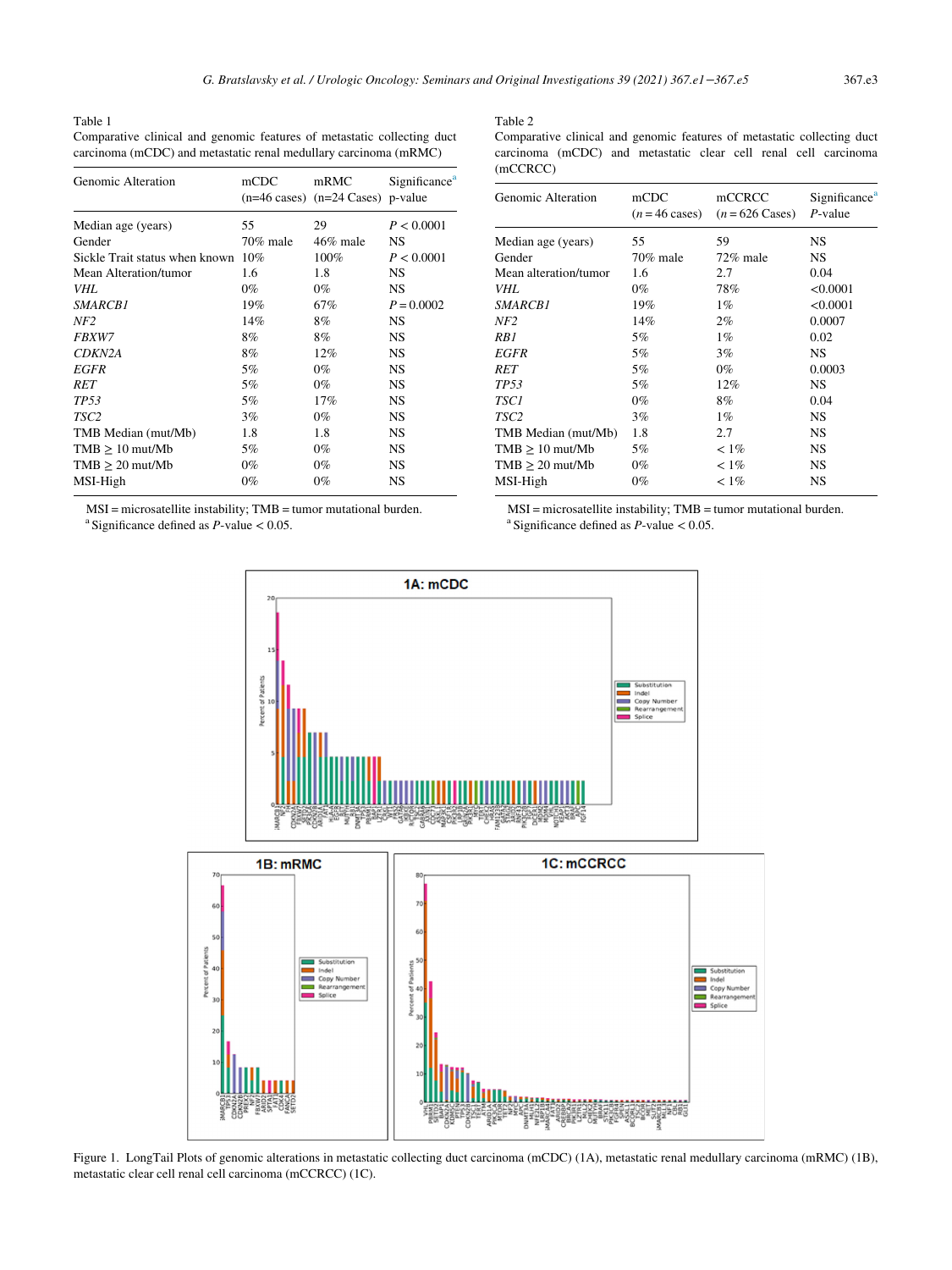intermediate (Grade 3) or high grade (Grade 4). mCDC cases had a lower genomic alteration/tumor frequency of 1.8 compared to 2.7 in mCCRCC  $(P=0.04)$  [\(Table 2](#page-2-2)). Genomic alterations in the VHL ( $P < 0.0001$ ) and TSC1  $(P = 0.04)$  genes were more frequent in mCCRCC versus SMARCB1 ( $P < 0.0001$ ),  $NF2$  ( $P = 0.0007$ ),  $RB1$  ( $P = 0.02$ ), and  $RET (P = 0.0003)$  in mCDC ([Table 2](#page-2-2), [Fig. 1](#page-2-1)A and [1](#page-2-1)C). No significant difference in alterations to TP53, EGFR and TSC2 were noted. The median TMB was low for both tumor types (1.8 mutations/Mb in mCDC and 2.7 mutations/Mb in mCCRCC) with very low frequencies of tumors with  $\geq$ 20 mut/Mb (0% for mCDC and <1% for mCCRCC). No (0%) mCDC cases had MSI-high status versus  $\langle 1\% \rangle$  in mCCRCC.

## 4. Discussion

In this study, both mCDC and mRMC show significant differences in genomic alterations versus mCCRCC patients. The mCCRCC are predominantly driven by an inactivating alteration in the VHL gene, a finding not frequently identified in mCDC or mRMC. The mCCRCC cohort has a higher alteration/tumor frequency than mCDC or mRMC. Compared to mCDC, mCCRCC, and mRMC have alterations in potential kinase targets such as EGFR and RET.

Drugs targeting the MTOR pathways have been approved for the treatment of RCC since 2009 [\[11](#page-4-10), [12\]](#page-4-11). In the current study, potential biomarkers predictive of MTOR inhibitor efficacy were identified in all 3 tumor types (8% TSC1 in mCCRCC, 14% NF2, and 3% TSC2 in mCDC and 8% NF2 in mRMC). Based on strong clinical evidence from multiple case reports and extensive preclinical evidence, NF2 inactivation may predict sensitivity to mTOR inhibitors, including approved agents such as everolimus and temsirolimus [[13,](#page-4-12) [14\]](#page-4-13). NF2 inactivation may predict sensitivity to MEK inhibitors, such as approved agents trametinib and cobimetinib.

This study compares genomic features of mCDC and mRMC. While all mRMC cases were associated with sickle cell trait, sickle cell trait was also identified in 10% of mCDC patients. Although a disease defining association for mRMC, positive sickle cell trait status has been previously reported in mCDC [\[9\]](#page-4-8). Routine histology and immunohistochemistry have delineated clear pathologic differences between CDC and RMC, yet similar anatomic locations and high-grade patterns create overlap that can influence the precision of the pathologic diagnosis [\[1](#page-4-0), [9,](#page-4-8) [15,](#page-4-14) [16](#page-4-15)]. The high frequencies of genomic alterations in the SMARCB1 gene in mCDC (19%) and mRMC (67%) confirm genomic overlap. The SMARCB1 protein, also known as INI-1, is completely lost in a variety of tumor types, including atypical teratoid rhabdoid tumors, epithelioid sarcomas, schwannomas, synovial sarcomas and RMC [[17-19](#page-4-16)]. SMARCB1/ INI1 functions as a tumor suppressor gene and is a core subunit of the ATP-dependent SWI/SNF chromatin-remodeling complex [\[19\].](#page-4-17) Attempts to target SMARCB1/INI1 with

targeting agents is currently in early stage clinical development [\[19](#page-4-17), [17](#page-4-16), [18\]](#page-4-18). Therapeutic approaches include the EZH2 inhibitor EPZ-6438 (E7438), hedgehog inhibitors, Cdk inhibitors, and/or Aurora kinase inhibitors [[20-22\]](#page-4-19).

Numerous studies have confirmed the aggressive and conventional therapy-resistant nature of mCDC and mRMC whether treated by cytotoxic chemotherapy or nontargeted multikinase inhibitors approved for RCC treatment such as sorafinib and sunitinib [\[23-25\]](#page-4-20). Given the approved indication for immune checkpoint inhibitors (ICPI) for the treatment of mCCRCC, interest has for non-clear cell renal cancer [[26,](#page-4-21) [24\]](#page-4-22). The efficacy of ICPI for mCCRCC is unusual in that standard biomarkers predictive of responses are essentially negative in RCC [\[27\].](#page-4-23) In the current study, both the TMB and MSI biomarkers included in the CGP assay failed to identify significant subsets of mCDC and mRMC that would likely benefit from ICPI treatments. However, given that this is also the case for mCCRCC, it is possible that both mCDC and mRMC will respond to ICPI without a significant neo-antigen production associated with MSI-High and high TMB status. Case reports have noted a response to ICPI for mCDC tumors with elevated programmed death-ligand 1 (PD-L1) expression [[28,](#page-4-24) [29](#page-4-25)]. One group even reports a complete response to nivolumab and ipilimumab [\[30\]](#page-4-26). While this data is promising, clinical outcome studies are needed to confirm benefit from immunotherapies

There are several limitations of this study. First, despite being among the largest sequenced series in the literature, the mCDC and mRMC cohorts are still relatively small. Second, the sequencing was performed on the tissue samples submitted to the reference laboratory and it is possible that heterogeneity of tumor was not completely reflected in the tested aliquot. Nevertheless, the driver mutations seem to be present as truncal events even in branched tumoral evolution and would likely be identified in the sequencing of any part of the tumor. Third, while the panel of the 315 genes is quite comprehensive, it is possible that there may be other important genes that were simply not included in the testing panel, thus limiting our findings. Fourth, the PD-L1 biomarker for ICPI response was not tested. Despite assessments of TMB and MSI status, PD-L1 expression is a strong predictor for response to therapy. Lastly, the clinical benefit of these findings has yet to be determined. This study provides guidance on specific systemic therapies that may improve clinical outcomes among patient subgroups with significant therapeutic unmet needs. Future studies or trials implementing these therapies are needed to confirm the clinical relevance and benefit.

In summary, in addition to their histologic differences, the frequencies and types of genomic alterations seen in both mCDC and mRMC differ significantly from that seen in mCCRCC. The opportunities for biomarker driven targeted therapies for both mCDC and mRMC appear limited with only rare opportunities to target receptor tyrosine kinase and MTOR pathways for mCDC. Similarly, the